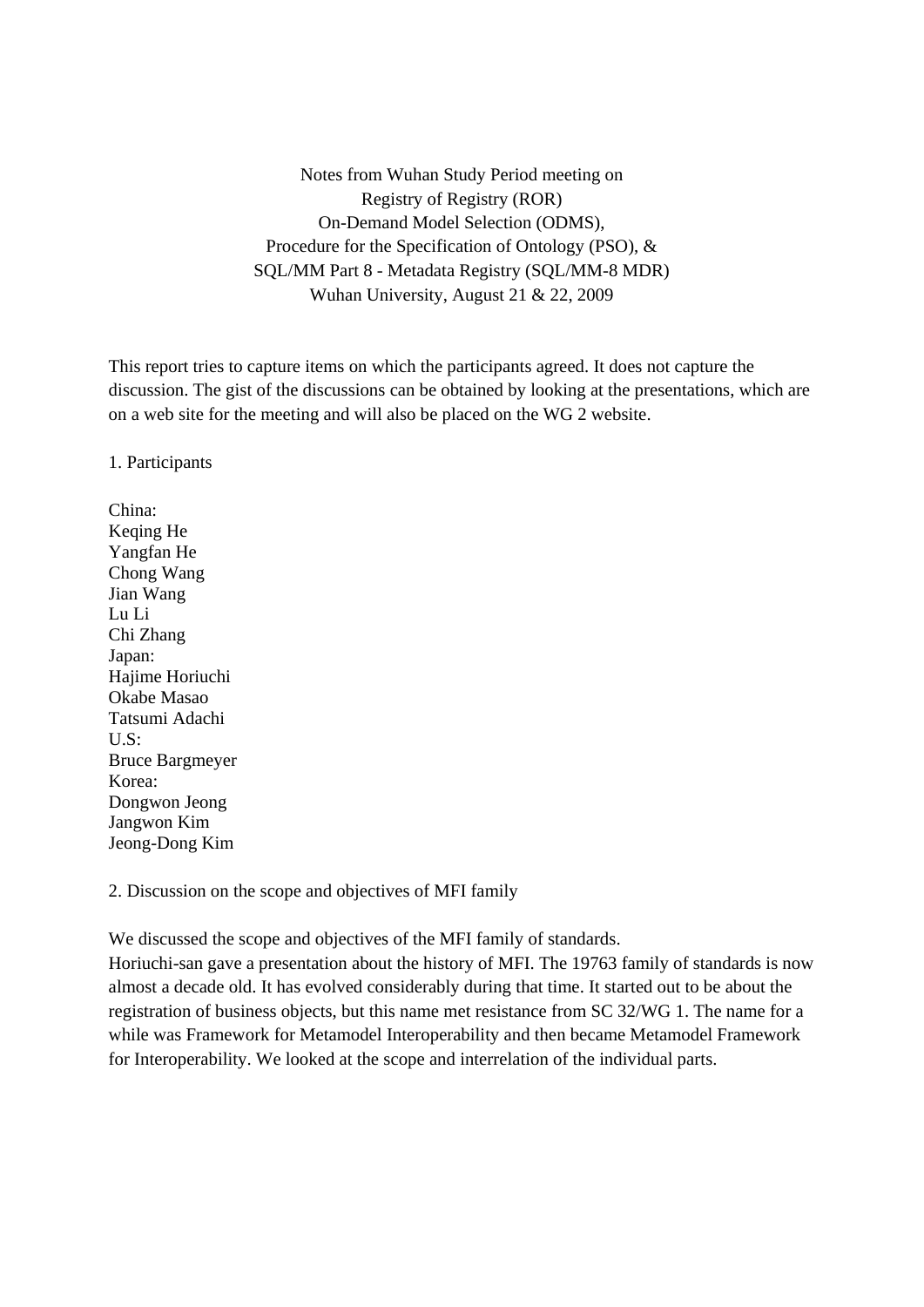We discussed the document sent by Keith Gordon, WG2\_N1293 as well as the document forwarded by Baba Piprani (ROS – Nxxx). The documents raise questions about the scope and objectives of MFI as well as the interrelations/dependencies between the parts.

What becomes clear is that MFI Part 1 needs to be revised as the scope and objectives have evolved. We agreed that a new Part 1 reference model needs to be written to better describe the scope of the family of standards and introduce the individual parts.

We noted that some of Keith's and Baba's documents were about MFI Part 2, which was not a central part of this meeting. The editor of Part 2 was not at the meeting.

The group is considering the possibility of reducing the dependencies between the parts of 19763, dependence on Part 2, in particular. Here is a possible picture of the reference model:



The issue of interoperablilty was raised by both Keith and Baba. The group feels that 19763 is addressing interoperability beyond data, to include processes and services. However, it is not intended to expand the scope to standardize a metamodel or separate metamodels for every known data and processing methodology/notation. This is thought to be not achievable as is pointed out by Keith and Baba. Instead, for example, we are specifying how to register selected content that may be found in process models and then manage that within the context of 19763. This is not an attempt to exhaustively register everything found in every model methodology/notation. Whew.

## 3. Discussion on RGPS (MFI part 8 & 9)

See the presentations on these topics. The group recognized the objectives of RGPS and found that substantial progress has been made. We discussed many details of these projects. These will ultimately change some of the material in the presentations.

## 4. Discussion on MFI Part 5 and MFI Part 7

See the presentations on these topics. The group recognized the objectives of these parts and found that substantial progress has been made. We discussed many details of these projects.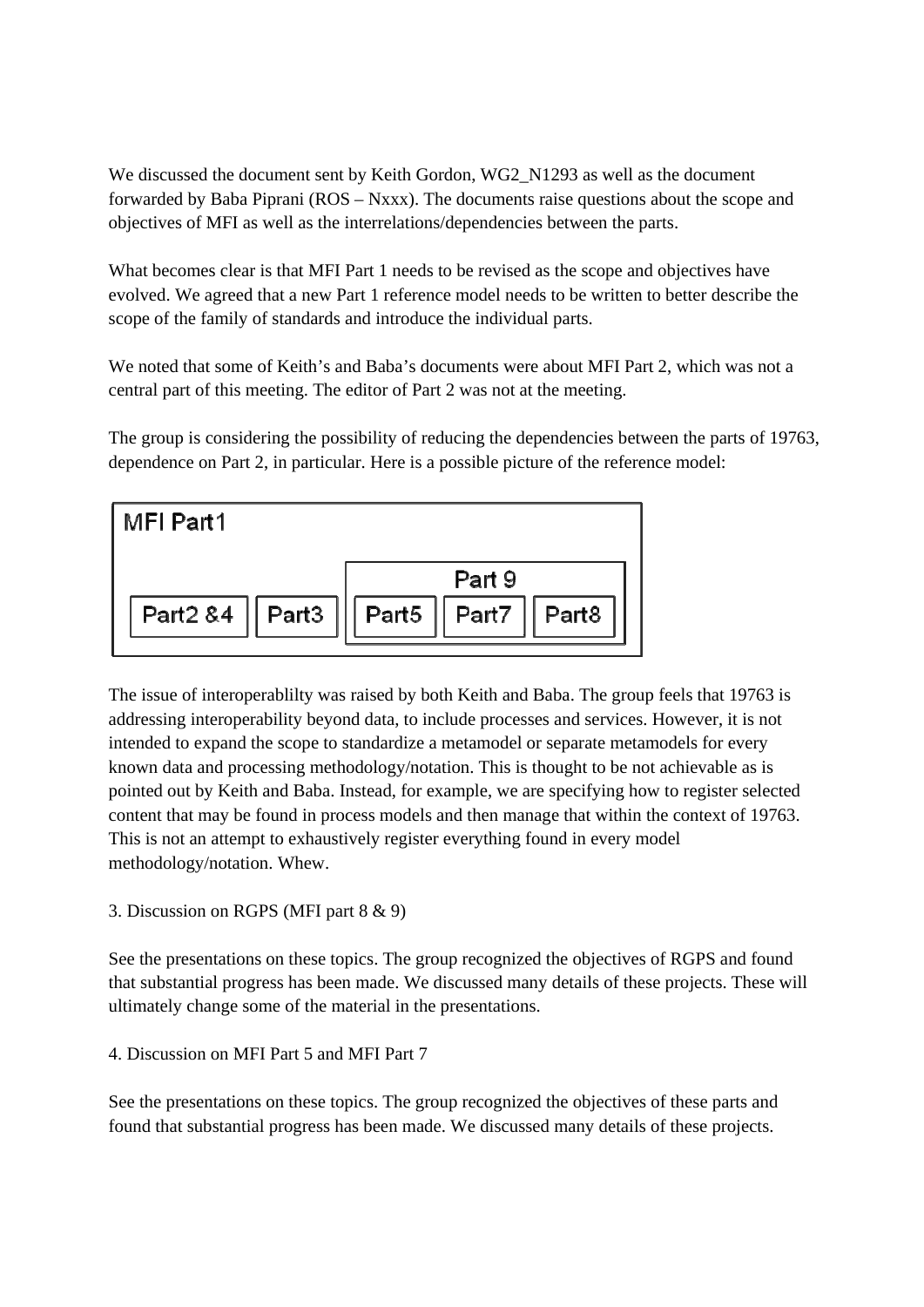These will ultimately change some of the material in the presentations. To complete the effort, we should invite industrial consortia to review and comment on our drafts.

5. Discussion on ROR & Registry Service

This is a study period underway. We heard a presentation titled "Introduction of Registry Service Integration Architecture (RSIA)" This could be part of ROR. (See presentations.)

We need more development of details and specification of potential content for a standard in order to determine how to proceed on this standard. Clarify the standard requirement by meeting in Kunming, China, May 2010. This standard would require coordination with OMG, OASIS, and other standards bodies.

We also explored the relation of ROR to MFI Part 7. Work is underway on developing a draft of that proposed standard.

6. Discussion on PSO & SQL/MM-8 MDR

It is recognized that the SQL/MM-8 MDR project is not in "study period" status. It was included for purposes of coordination with the study period topics.

A presentation on SQL/MM-8 MDR project was given, which showed much progress on this project. See the presentation. We made some comments on how to proceed.

The PSO Technical Report is intended to be guidance for building an ontology based on content of an MDR.

We discussed the presentation and made suggestions for several changes.

We discussed the position paper sent by Canada, Document WG2\_N1291. We came up with the following outcomes:

Canada comment: Canada requests that the proposed work on Web Ontology Specification first consider the ongoing work on 11179-3 Edition 3 and 19763-3 Edition 2. If there is material that merits standardization, WG2 should first look at positioning the material in one of these existing projects.

20943-6 developers: This is agreed. There is some concern that both are moving targets, however any procedures that are developed by this Technical Report should be consistent with the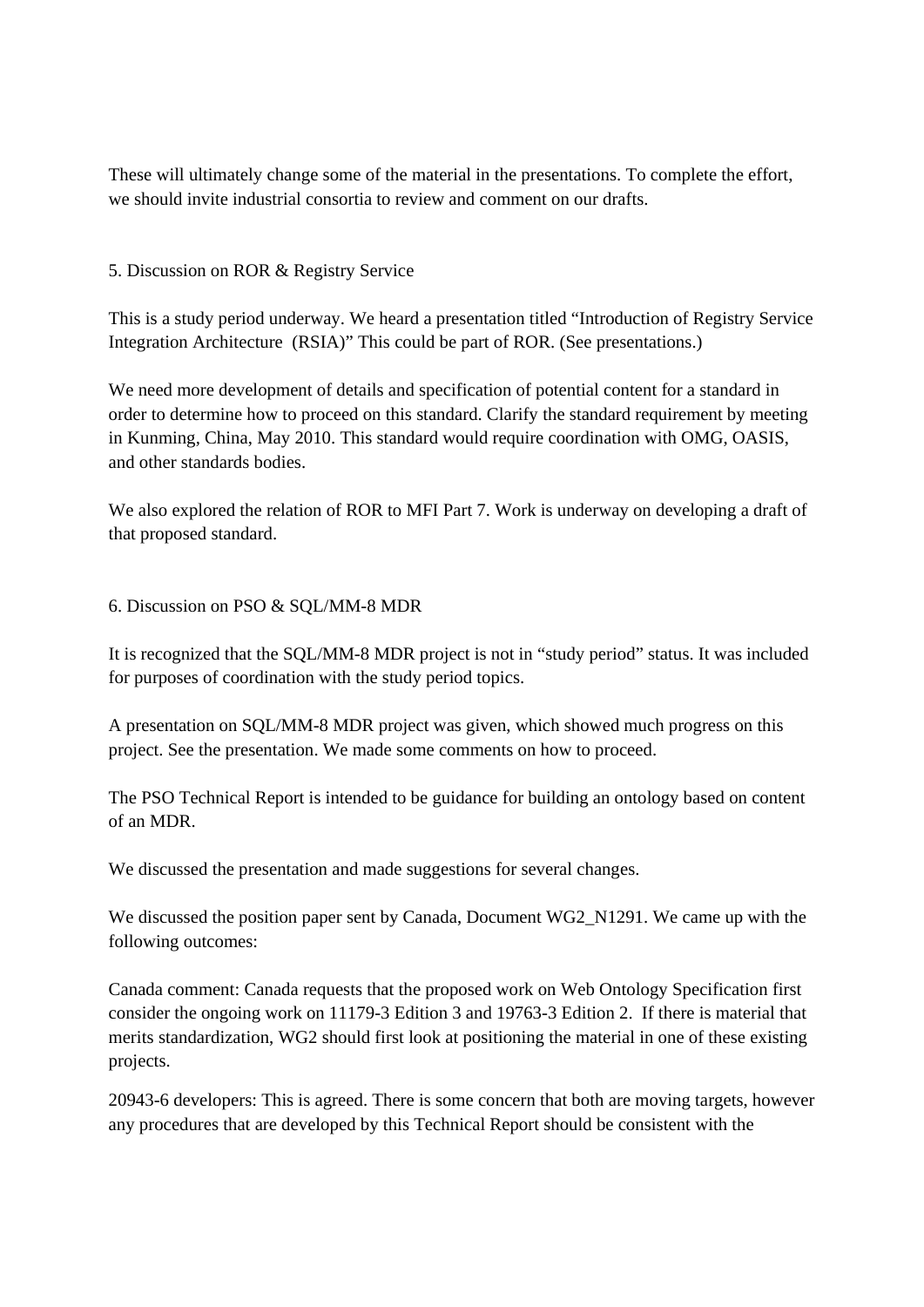specifications in 11179-3 (E3) and 19763-3 (E2). Note that this would expand the scope and work required, so the developers need to study the impact of this outcome.

Canada Comment: If the material is still only intended to be a Technical Report, the TR can be organized into clauses along the lines suggested for the three parts.

20943-6 developers: Yes, the use of the word "Part" was inadvertent. The intention is to create Clauses within a single Part (20943-6).

Canada comment: The term 'Web Ontology' is not meaningful. What makes an Ontology a 'Web' Ontology?

20943-6 developers: The intention is to use a URI for all concepts, relations, etc. in the ontology. This is what is meant by "Web Ontology". However, if the use of "Web Ontology" is confusing to WG 2 then the word "Web" will be dropped.

Canada comment: Ontology Specification' on its own is too broad and needs to be qualified to reflect the scope of the standard.

20943-6 developers: OK. We will use the words build, guidance, etc. and try to avoid the words specification and standard as they relate to this document.

Canada Comment: Since the proposal deals with specifying Ontologies based on MDR, we suggest this should be reflected in the project title.

20943-6 developers: OK. the group suggests a name such as: Guidance for Building Ontologies based on 11179-3 MDR and 19763-3 MFI

7. Discussion on MFI-6

We saw and discussed the presentation. (See presentation.) We are interested in progressing this work and trying to align it as closely as possible with 11179-6. We believe that much of these two standards will be the same, with some material that is particular to MFI in this standard. We confirmed that the approach being taken is good.

8. Discussion on MDR & MFI harmonization

The group agreed that it is highly desirable to continue and increase our efforts to harmonize MDR & MFI. Issues:

- What is sharable between 11179-3 and 19763-3? (E.g., Identification, naming, administrative clauses)
- Align specifications between MDR & MFI